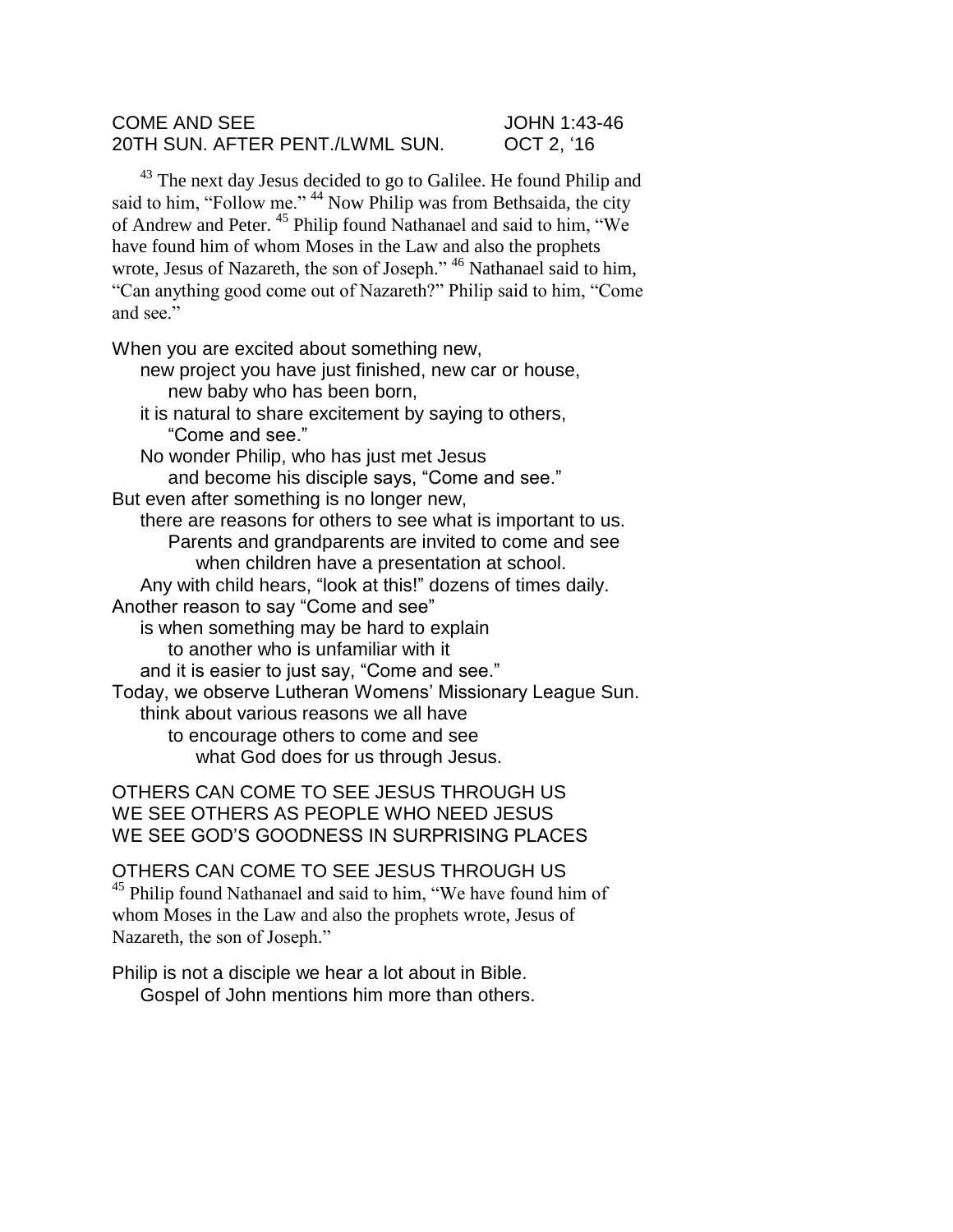John mentions it was Philip who said to Jesus, "Show us the father." to which Jesus replied, haven't you seen me? If you have seen me, you know what the Father is like. Maybe Philip himself was one who had a hard time understanding things and needed to be shown. John mentions that it was Philip who once was approached by some Greeks who wanted to meet Jesus so he goes and gets Andrew and together they introduce them to Jesus. Maybe Philip didn't feel he could do it by himself. But why would the Greeks approach Philip first. Philip is Greek name. Likely like Timothy in  $2^{nd}$  reading, he had a Jewish mother but a gentile father. So, there may be various reasons to ask, when it comes to being disciple, sharing the gospel, why Philip? He seems unlikely. We may feel the same way about ourselves, who, me? How can I bring others to Jesus? I am not sure I see things clearly myself. I can't do it on my own. Why us? Because, like Philip, we know people who do not yet know Jesus, and we have something in common with them. We may know what it is like to have struggles they have but we also know how Jesus helps us with ours. We may not feel we have all the right words but sometimes even more powerful than words are the ways we show in our lives the peace that comes from being forgiven, the love that comes from being loved the hope that comes from knowing God's promises. Like Lois and Eunice in 2<sup>nd</sup> reading, women of LWML have important role in passing on the faith and set an example for us to follow One way they do this is by things they do, serving food, such as meals at church and for funerals, taking care of the nursery, beautifying the church, doing projects around the world through their mites. These things can speak volumes and create opportunities to talk about Jesus too.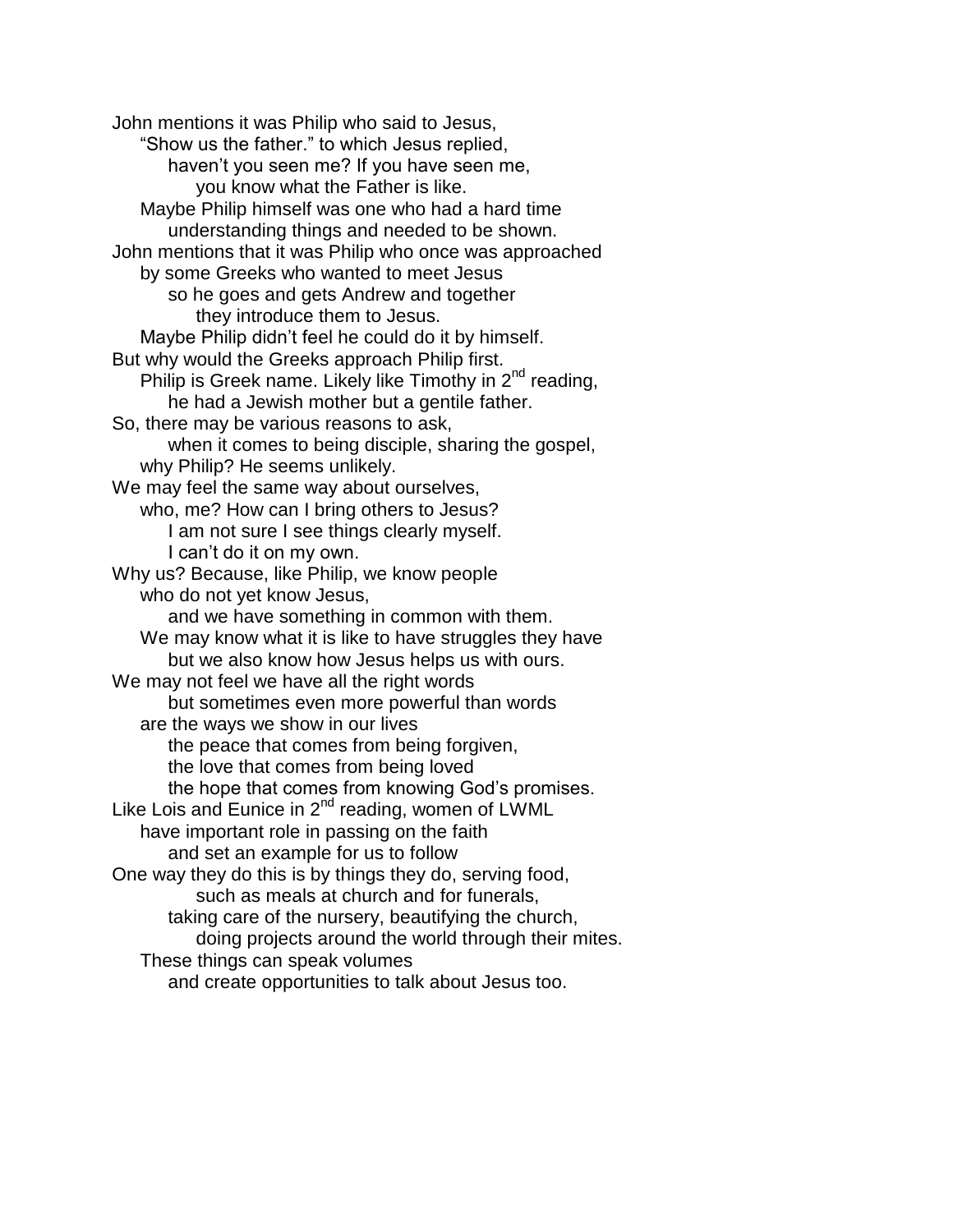Unlike Philip, we can't take people to Jesus in person, but they can come to see Jesus in us and we can invite them to come and see, come meet my Christian friends, come with me to worship, or a Bible class. But one reason we may hesitate besides seeing ourselves as unlikely ones to do this, is seeing others as unlikely, until… WE SEE OTHERS AS PEOPLE WHO NEED JESUS  $43$  The next day Jesus decided to go to Galilee. He found Philip and said to him, "Follow me." <sup>44</sup> Now Philip was from Bethsaida, the city of Andrew and Peter. <sup>45</sup> Philip found Nathanael Nathaniel was skeptical of Jesus because he was from Nazareth, a small town in the hills of Galilee. Galileans were considered uncultured, backwards people. and the hills were especially full of rough characters. Nazareth was backwoods, hillbillies. Nathaniel himself is from Galilee, but at least not Nazareth, you know how it is with towns that are rivals. We too may have tendency to look down on others who seem different, or maybe even for ways they are like us. We may think, "If I was them, I wouldn't be interested in Jesus" Maybe they seem too rough to care, too backward to get it. Maybe it would be too hard to explain things to them, they are too poor to be a good addition to the church. Maybe we assume they have their own religion or they don't know English well, is hard to communicate. Or, on other hand, they seem too successful to want a savior, too high class to care about what we have to share. or to tuned in to popular culture to pay attention. Or, as tends to be when people are marginalized in society, we just don't see them at all. We look right past them. We can come up with no end of reasons not to share Jesus with those we don't feel connected with in our community or around the world, but there is one good reason to do it, that is seeing that no matter how different from us they may appear, they all have in common with us a need for Jesus, his forgiveness for our failures and his faithful love. This is why Philip did reach out to his skeptical friend, Nathaniel,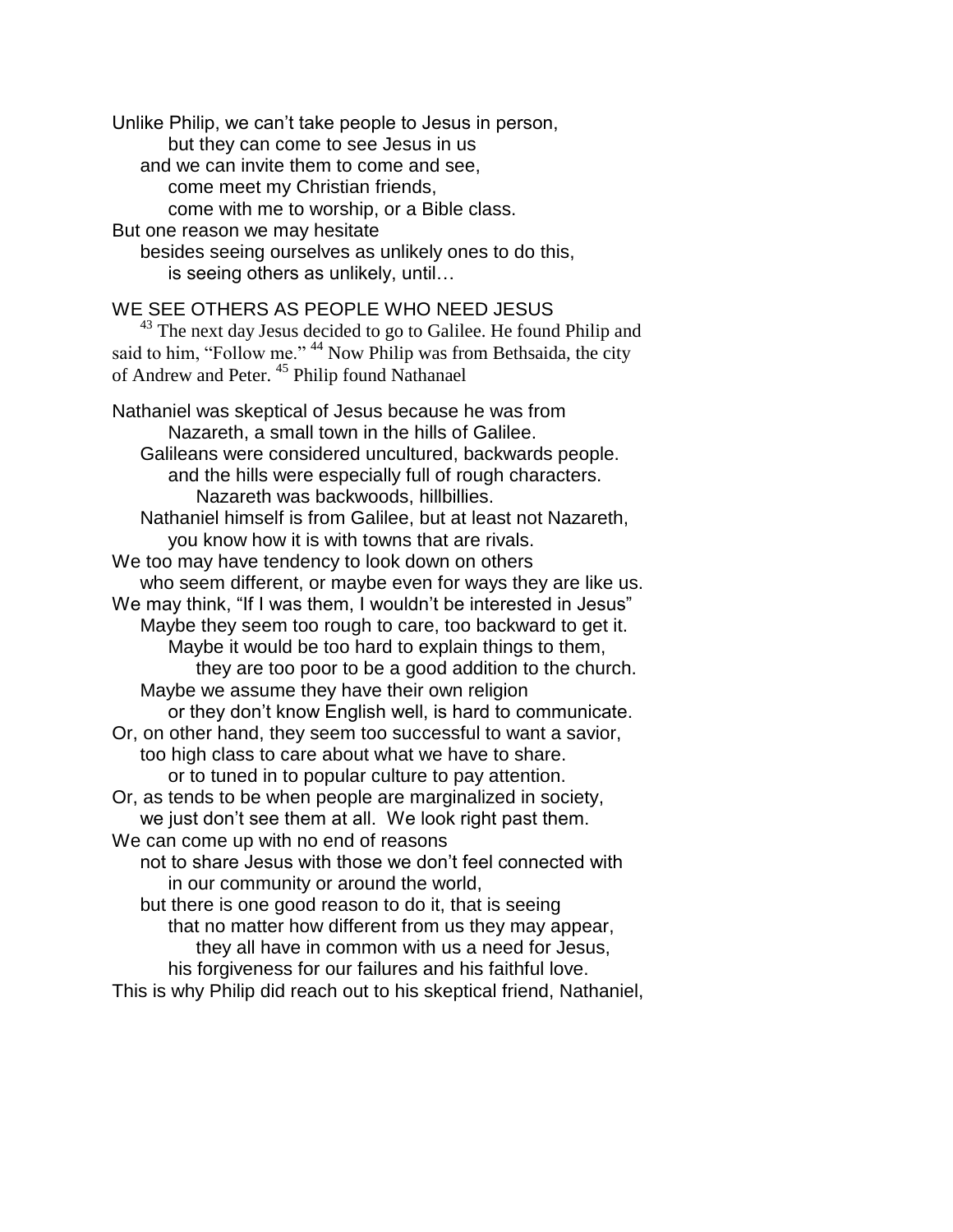and why this unlikely pair did join the other unlikely disciples in following the unlikely savior.

So do we when…

WE SEE GOD'S GOODNESS IN SURPRISING PLACES <sup>45</sup> Philip found Nathanael and said to him, "We have found him of whom Moses in the Law and also the prophets wrote, Jesus of Nazareth, the son of Joseph." <sup>46</sup> Nathanael said to him, "Can anything good come out of Nazareth?" Philip said to him, "Come and see." This conversation takes place in Jerusalem. That is where the temple is, where important people are, where holy things are done. But, contrary to what was assumed, it was not people in important positions or any holy thing people could do that saves us. All those priests, ceremonies and sacrifices were only shadows helping people to see what God would ultimately do himself by humbling himself to take our place in person of Jesus. He is the one all the O.T. law and prophets pointed to. As Paul wrote to Timothy in  $2^{nd}$  reading, God saved us and called us to a holy calling, not because of our works but because of his own purpose and grace, which he gave us in Christ Jesus before the ages began and which now has been manifested through the appearing of our Savior Christ Jesus, who abolished death and brought life and immortality to light through the gospel It is only through Jesus that we come to see how much God loves us, enough to be born a helpless baby that shepherds & sages were surprised to see in manger; and we see what he wants to do for us, as Jesus helps the poor & sick & unpleasant that people were surprised to see Jesus touching and associating with. and we see how much we need salvation from sin because we deserve the suffering and death that he endured in our place when an innocent man was surprisingly hung on cross; and we see the power of God to help and transform us when one who was dead and buried is surprisingly seen alive again and ascending into heaven. So we can see it is never too late for him to change even us